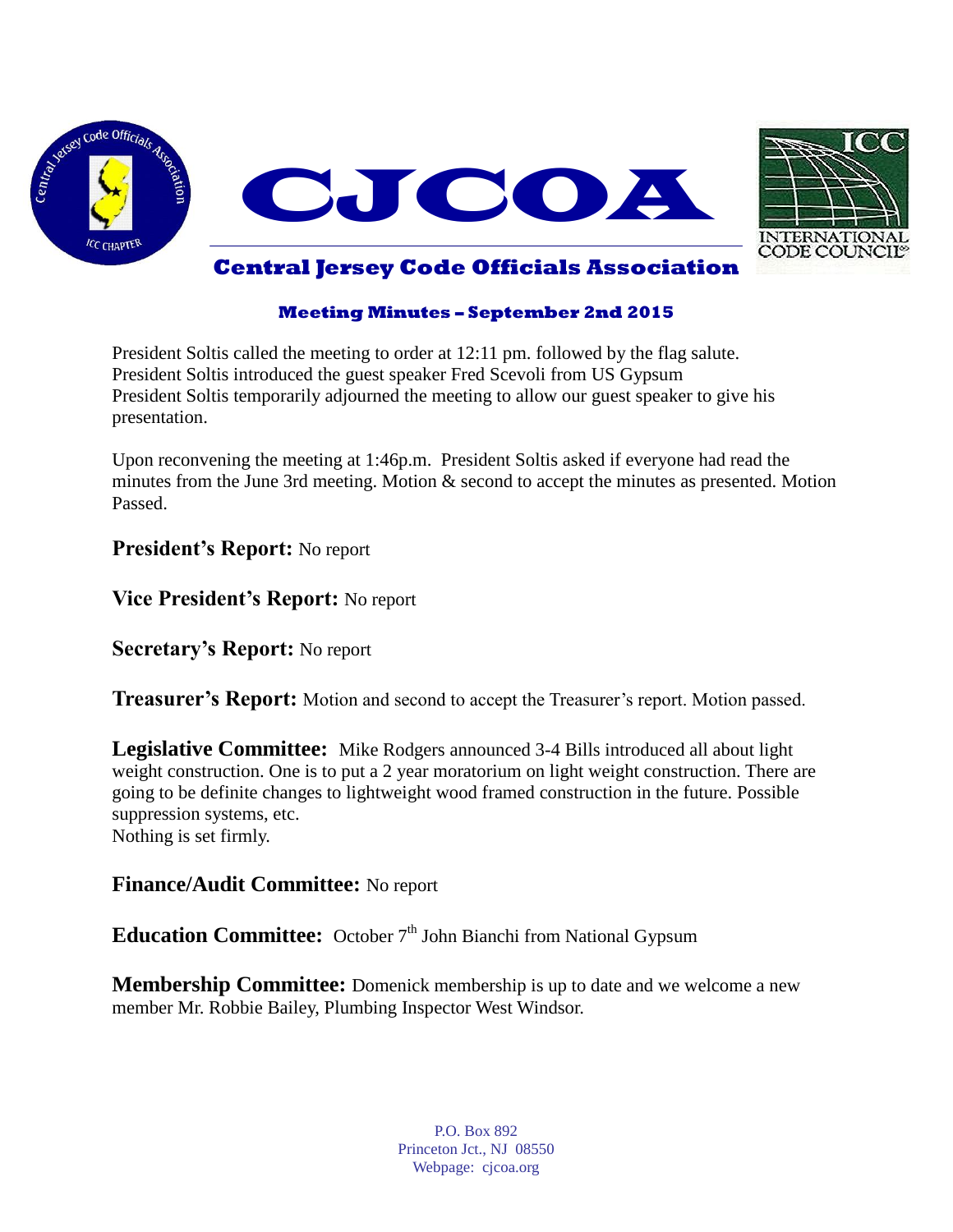# **By-Laws Committee**: No Report

# **Historical Committee:** No report

**Good & Welfare Committee:** Loni Presented, John Pettenati Princeton CO is home from surgery, also Randy Bannerman had given a thank you note for all the generous support from CJCOA

# **Public Relations Committee:** No report

**Code Change Committee:** Mike Rodgers noted, 2015 Occupancy designation will change. A major topic discussed was the volume computation for large open volume box stores. The State is looking for ways to curtail the permit fee's. One consideration is to limit the ceiling to a max height of 20' for a one story building. New bulletins and code communicators will be available for the new code changes to the 2015.

# **Nominating Committee:** No report

**Scholarship Committee:** Applications are due by December 31

**Website Committee:** Domenick Cardarelli reported website is up to date.

**Golf Committee:** No report

# **Ad-Hoc**

- **Building Safety Week:** New Facebook page is available
- **DCA/UCC:** Mike Rodgers 2015 code adoption should be in the registry on September 21. Pre-registration is available. 2014 NEC and 2009 Energy codes, etc will be available.
- **NJBOA:** Domenick reported the New Jersey Building Codes and Public Safety forum at the League of Municipalities will be Tuesday November 17 in Atlantic City. At room at 3:45 room 415 light weight construction will be discussed and the Mayor of Edgewater will preside at the forum. Larry Scazelli says thank you to CJCOA for the retirement card sent to him. NJBOA will host a small hospitality suite Sunday night on the Queen Mary in Long Beach California. The Atlantic City luncheon will be Wednesday, November 18<sup>th</sup> Tickets are available for \$40 NJBOA general meeting will be September 23<sup>rd</sup> New Jersey is set to adopt the I-codes on September 21th. Building Safety week will be May 4,5,&6 at Ballys Atlantic City. Calendar raffles are available see John Fielder. No scholarships have been applied for from NJBOA to date.

P.O. Box 892 Princeton Jct., NJ 08550 Webpage: cjcoa.org